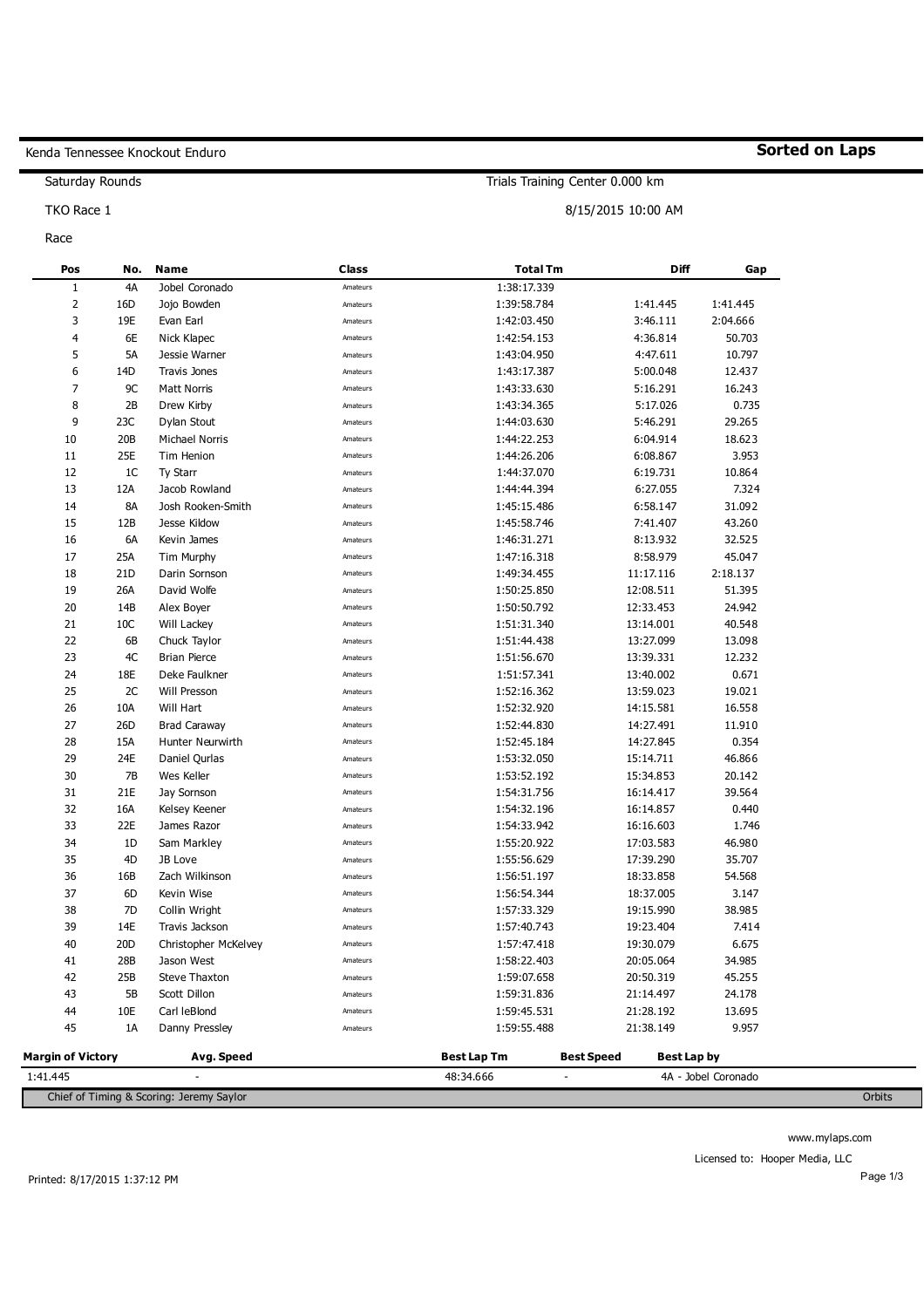### Kenda Tennessee Knockout Enduro

**No.** 

**Name** 

Saturday Rounds

TKO Race 1

Race

**Pos** 

### 46 47 48 49 50 51 52 53 54 55 56 57 58 59 60 61 62 63 64 65 66 67 68 69 70 71 72 73 74 75 76 77 78 79 80 81 82 83 84 85 86 87 88 16E 28A 18B 18C 5D 11A 13B 11D 2A 4E 28C 26B 25C 8E W-1C 3E 11E  $14C$ 17C 9E 5E 9D 1E 17A 19A 13C 9A 8D 3B 20E 23D 10D 17D 10B 7A 23A 23B 7C 27B  $2F$ 1B 8C 12C 24B Brad Spainhour Andrew Dobbs Matthew Besheres Brian McCall Keff James Steven Gerber Tyler Wendlandt Darby Futrell Devin Ferguson Ryan Benedict Robbie Walker Nicolas Austin Cody Potts Matt Friedhaber Rachel Gutish Mark Weeks Gary Barr Craig Thompson Matthew Parker Edward Pack Aaron Collins Danny Icard Adam Gray Tom Nagle Cody Mayrose Ron Milam Matthew Caraway Jim Parsons Mark Koch James Hill Levi Cagle Adam Meyer David Heath Michael McMillan Jason Marske David Rowland Ros Kingery Daniel Dewey Nathan Glinski Reggie Wrinkle David Scraggs Sam Brown Steve Collier Kevin Neff Amateurs Amateurs Amateurs Amateurs Amateurs Amateurs Amateurs Amateurs Amateurs Amateurs Amateurs Amateurs Amateurs Amateurs Women Amateurs Amateurs Amateurs Amateurs Amateurs Amateurs Amateurs Amateurs Amateurs Amateurs Amateurs Amateurs Amateurs Amateurs Amateurs Amateurs Amateurs Amateurs Amateurs Amateurs Amateurs Amateurs Amateurs Amateurs Amateurs Amateurs Amateurs Amateurs 2:01:11.136 2:01:20.653 2:02:29.504 2:02:30.330 2:03:39.885 2:03:40.401 2:03:48.293 2:04:00.014 2:04:02.371 2:05:08.319 2:05:15.672 2:05:29.942 2:06:20.608 2:06:40.873 2:06:56.653 2:08:50.311 2:10:12.261 2:13:45.940 2:17:43.393 2:21:51.151 2:22:56.821 2:25:53.560 2:28:13.999 2:29:12.557 2:31:41.863 2:31:52.814 2:32:21.831 2:35:05.034 2:39:20.192 2:40:37.287 2:44:13.185 2:48:43.999 2:51:55.623 2:53:14.167 2:56:02.123 3:05:47.204 3:05:51.679 3:18:20.019 4:01:36.395 4:26:33.946 59:12.144 1:13:33.676 1:20:20.283 1:21:56.018 22:53.797 23:03.314 24:12.165 24:12.991 25:22.546 25:23.062 25:30.954 25:42.675 25:45.032 26:50.980 26:58.333 27:12.603 28:03.269 28:23.534 28:39.314 30:32.972 31:54.922 35:28.601 39:26.054 43:33.812 44:39.482 47:36.221 49:56.660 50:55.218 53:24.524 53:35.475 54:04.492 56:47.695 1:01:02.853 1:02:19.948 1:05:55.846 1:10:26.660 1:13:38.284 1:14:56.828 1:17:44.784 1:27:29.865 1:27:34.340 1:40:02.680 2:23:19.056 2:48:16.607  $1$  Lap 1 Lap 1 Lap 1:15.648 9.517 1:08.851 0.826 1:09.555 0.516 7.892 11.721 2.357 1:05.948 7.353 14.270 50.666 20.265 15.780 1:53.658 1:21.950 3:33.679 3:57.453 4:07.758 1:05.670 2:56.739 2:20.439 58.558 2:29.306 10.951 29.017 2:43.203 4:15.158 1:17.095 3:35.898 4:30.814 3:11.624 1:18.544 2:47.956 9:45.081 4.475 2:28.340 43:16.376 24:57.551 1 Lap 14:21.532 6:46.607 1:35.735

**Class** 

### **Sorted on Laps**

Trials Training Center 0.000 km

**Total Tm** 

8/15/2015 10:00 AM

**Diff** 

**Gap** 

| 90                                       | 7F | Joel Holt  | Amateurs | 1:24:32.706        |                          | 2:36.688<br>l Lap   |        |
|------------------------------------------|----|------------|----------|--------------------|--------------------------|---------------------|--------|
| <b>Margin of Victory</b>                 |    | Avg. Speed |          | <b>Best Lap Tm</b> | Best Speed               | Best Lap by         |        |
| 1:41.445                                 |    | -          |          | 48:34.666          | $\overline{\phantom{a}}$ | 4A - Jobel Coronado |        |
| Chief of Timing & Scoring: Jeremy Saylor |    |            |          |                    |                          |                     | Orbits |

Amateurs

www.mylaps.com

Licensed to: Hooper Media, LLC

1 Lap

89